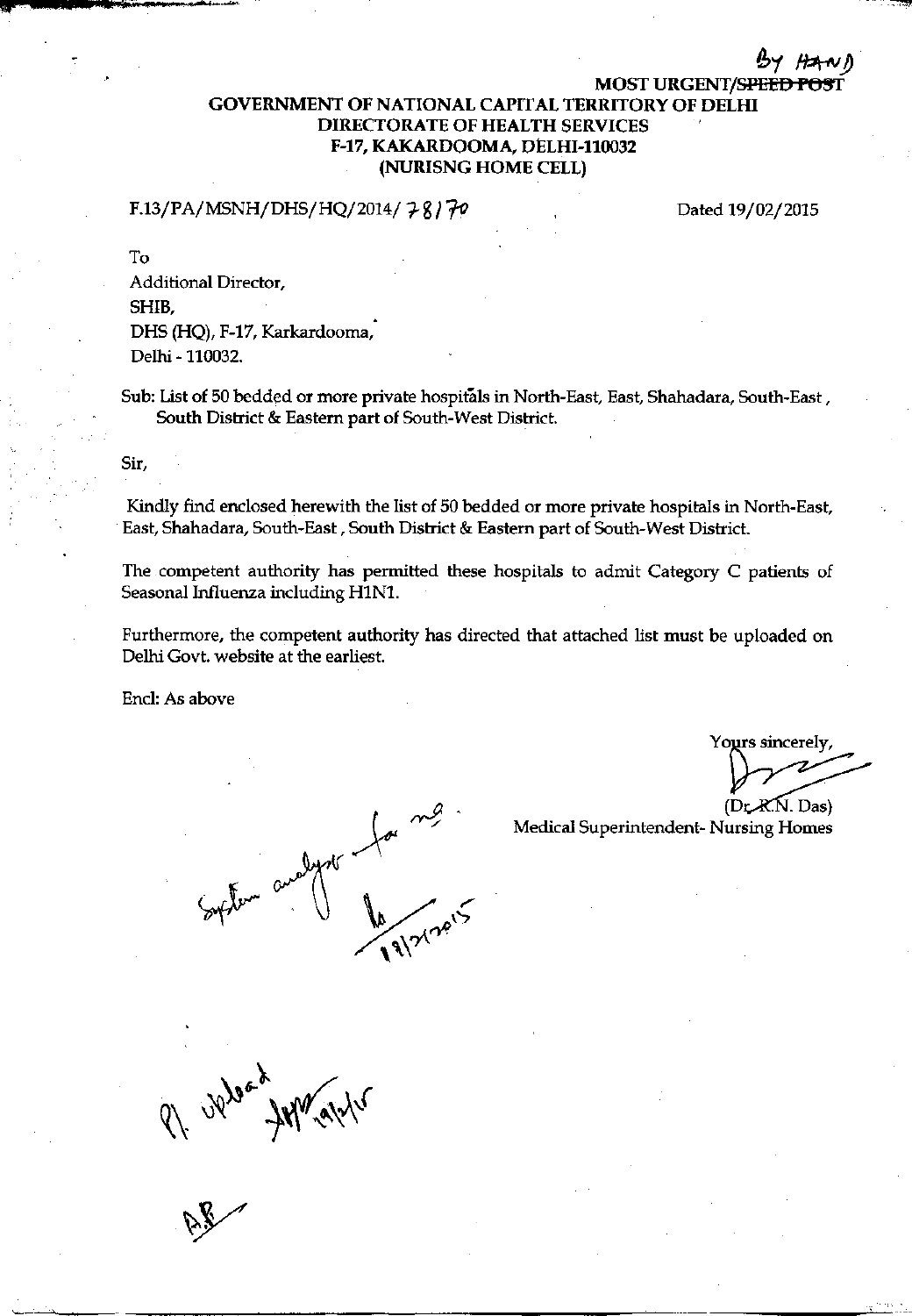| S. No                    | <b>Name</b>                                                                     | <b>Address</b>                                 | <b>District</b> | <b>Bed</b><br>strength |
|--------------------------|---------------------------------------------------------------------------------|------------------------------------------------|-----------------|------------------------|
| $\mathbf{1}$             | Ashoka                                                                          | F-3/15, Krishan Nagar                          | E               | 100                    |
| 2                        | <b>National Heart Institute</b>                                                 | 49, Community Centre, East of<br>Kailash       | S               | 104                    |
| 3                        | <b>HAHC</b>                                                                     | Zamia Hamdard, Hamdard<br>Nagar                | S               | 343                    |
| 4                        | <b>Fortis Escort Hospital</b>                                                   | Okhla Road, Okhla                              | S               | 310                    |
| 5                        | Shanti Mukand Hospital                                                          | 2, Institutional Area, Vikas Marg<br>Extn.     | E               | 180                    |
| 6                        | Dr. Vidya Sagar<br>Kaushalya Devi<br><b>Memorial Health Centre</b><br>(VIMHANS) | Instt. Area, Nehru Nagar                       | S               | 80                     |
| $\overline{\phantom{a}}$ | <b>Garg Hospital</b>                                                            | 8, AGCR Enclave, Karkardooma                   | E               | 50                     |
| 8                        | <b>Indian Spinal Injuries</b><br>Centre                                         | Opp. Police Station, Sector-<br>C, Vasant Kunj | S               | 130                    |
| 9                        | <b>East Delhi Medical</b><br>Centre                                             | 1/550, G.T.Road, Mansarover<br>Park            | E               | 50                     |
| 10                       | Panchsheel Hospital                                                             | C-3/64-A , Yamuna Vihar                        | <b>NE</b>       | 50                     |
| 11                       | Sri Ram Singh Hospital<br>& Heart Institute                                     | B-26-26-A, Swami Vivekanand<br>Marg            | E               | 100                    |
| 12                       | Goyal Hospital &<br>Urology                                                     | E-4/8, Lajpat Chowk, Krishna<br>Nagar          | E               | 50                     |
| 13                       | Phoenix Hospital                                                                | E-60, Greater Kailash-I                        | <b>SE</b>       | 50                     |
| 14                       | <b>Malik Radix Health Care</b>                                                  | C-2/8, Nirman Vihar                            | Ε               | 50                     |
| 15                       | Khandelwal Hospital &<br>Urology                                                | B-16, East Krishna Nagar, Main<br>Road         | Ε               | 50                     |
| 16                       | Metro Hospital & Heart<br>Inst.                                                 | 14, Ring Road, Lajpat Nagar-IV                 | S               | 50                     |
| 17                       | <b>Bansal Hospital</b>                                                          | A-1, New Friends Colony                        | S               | 50                     |
| 18                       | Flt. Lt. Rajan Dhall<br><b>Charitable Trust</b>                                 | Vasant Kunj                                    | <b>SE</b>       | 150                    |
| 19                       | <b>Gupta Multispeciality</b><br>Hospital                                        | B-20, Vivek Vihar                              | E               | 50                     |
| 20                       | <b>Apex City Hospital</b>                                                       | D-440, West Vinod Nagar                        | E               | 80                     |
| 21                       | Jeewan Hospital &<br><b>Nursing Home</b>                                        | 150 Jeewan Nagar                               | <b>SE</b>       | 116                    |
| 22                       | Shri Mool Chand<br>Khairati Ram                                                 | Ring Road, Lajpat Nagar                        | <b>SE</b>       | 372                    |
| 23.                      | Holy Family Hospital                                                            | Okhla Road                                     | <b>SE</b>       | 331                    |
| 24                       | Batra Hospital                                                                  | 1, M.B. Road, Tughlakabad Instt.<br>Area       | <b>SE</b>       | 495                    |

 $\mathcal{O}(\mathcal{O})$ 

 $\sim$ 

 $\sim$ 

a in context of the

 $\mathcal{L}_{\mathcal{L}}$ 

 $\mathcal{L}_{\mathcal{A}}$ 

 $\mathcal{A}$ 

 $\mathcal{L}^{\text{max}}_{\text{max}}$  ,  $\mathcal{L}^{\text{max}}_{\text{max}}$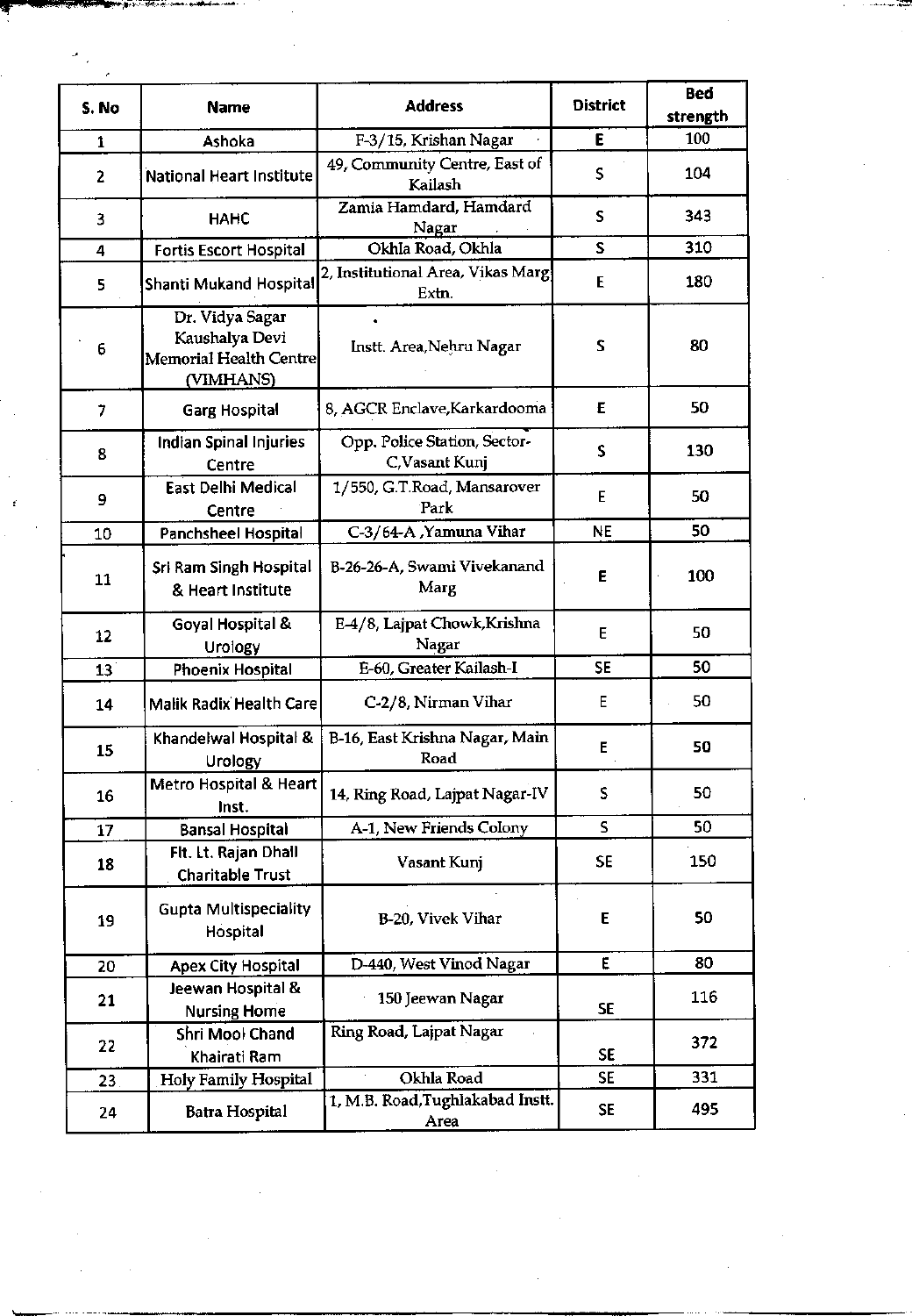|    |                                                                    |                                                     |           |      | $\chi$ $\approx$ |
|----|--------------------------------------------------------------------|-----------------------------------------------------|-----------|------|------------------|
|    |                                                                    |                                                     |           |      |                  |
| 25 | <b>Primus Super Speciality</b><br>Hospital                         | <b>Chander Gupt</b><br>Road, Chankapuri             | S         | 130  |                  |
| 26 | Deepak Memorial<br>Hospital                                        | 5, Institutional Area, Vikas Marg<br>Extn.          | Е         | 100  |                  |
| 27 | Saket City Hospital                                                | Mandir Marg, Saket                                  | S         | 214  |                  |
| 28 | Sita Ram Bhartia<br>Institute                                      | Institute area Mehrauli                             | S         | 70   |                  |
| 29 | Metro Hospital &<br>Cancer Institute                               | 21, Community Centre, Preet<br>Vihar                | E         | 155  |                  |
| 30 | Dharmshilla Hospital                                               | Vasundhra Enclave                                   | E         | 200  |                  |
| 31 | <b>Sunil Hospital</b>                                              | 15/199-200, Malviya Nagar                           | S.        | 50   |                  |
| 32 | Indraprastha Apollo<br>Hospital                                    | Delhi-Mathura Road, Sarita<br>Vihar                 | <b>SE</b> | 718  |                  |
| 33 | Jain Hospital (A Unit of<br>Jain Neuro & IVF<br>Hospital Pvt. Ltd) | 177-178, Jagriti Enclave                            | E         | 51   |                  |
| 34 | Jeewan Anmol Hospital                                              | Mayur Vihar-I                                       | E         | 50   |                  |
| 35 | R.G. Urology &<br>Laproscopy                                       | F-12, East of Kailash                               | S         | 65   |                  |
| 36 | Jeewan Hospital                                                    |                                                     | S         | 80   |                  |
| 37 | Jeewan Hospital &<br><b>Nursing Home</b>                           | Gate No-2, Jeewan Nagar                             | <b>SE</b> | 80   |                  |
| 38 | Rockland Hospital                                                  | B-33,34 Qutub Institutional Area                    | S         | 110  |                  |
| 39 | <b>Max Super Speciality</b><br>hospital                            | 2, Press Enclave Road, Saket                        | S         | 320  |                  |
| 40 | Max Super Speciality<br>Hospital                                   | 108-A, IP extn.PatparGanj                           | E         | 402  |                  |
| 41 | <b>Max Super Speciality</b><br>Hospital                            | 1, Press Enclave Road,                              | S         | 211. |                  |
| 42 | Sunrise Hospital                                                   | Sunrise hospital F-1 Kalindi<br>colony new delhi-65 | S         | 50   |                  |
| 43 | Cygnus Orthocare<br>Hospital                                       | D-149, Antrish Appartment,<br>Rohini,               | S         | 80   |                  |

 $\label{eq:2.1} \frac{1}{\sqrt{2}}\sum_{i=1}^n\frac{1}{\sqrt{2}}\sum_{i=1}^n\frac{1}{\sqrt{2}}\sum_{i=1}^n\frac{1}{\sqrt{2}}\sum_{i=1}^n\frac{1}{\sqrt{2}}\sum_{i=1}^n\frac{1}{\sqrt{2}}\sum_{i=1}^n\frac{1}{\sqrt{2}}\sum_{i=1}^n\frac{1}{\sqrt{2}}\sum_{i=1}^n\frac{1}{\sqrt{2}}\sum_{i=1}^n\frac{1}{\sqrt{2}}\sum_{i=1}^n\frac{1}{\sqrt{2}}\sum_{i=1}^n\frac$ 

 $\label{eq:2} \frac{1}{\sqrt{2}}\sum_{i=1}^n\frac{1}{\sqrt{2}}\sum_{j=1}^n\frac{1}{j!}\sum_{j=1}^n\frac{1}{j!}\sum_{j=1}^n\frac{1}{j!}\sum_{j=1}^n\frac{1}{j!}\sum_{j=1}^n\frac{1}{j!}\sum_{j=1}^n\frac{1}{j!}\sum_{j=1}^n\frac{1}{j!}\sum_{j=1}^n\frac{1}{j!}\sum_{j=1}^n\frac{1}{j!}\sum_{j=1}^n\frac{1}{j!}\sum_{j=1}^n\frac{1}{j!}\sum_{j=1}^$ 

 $\label{eq:2.1} \frac{1}{\sqrt{2}}\sum_{i=1}^n\frac{1}{\sqrt{2}}\sum_{i=1}^n\frac{1}{\sqrt{2}}\sum_{i=1}^n\frac{1}{\sqrt{2}}\sum_{i=1}^n\frac{1}{\sqrt{2}}\sum_{i=1}^n\frac{1}{\sqrt{2}}\sum_{i=1}^n\frac{1}{\sqrt{2}}\sum_{i=1}^n\frac{1}{\sqrt{2}}\sum_{i=1}^n\frac{1}{\sqrt{2}}\sum_{i=1}^n\frac{1}{\sqrt{2}}\sum_{i=1}^n\frac{1}{\sqrt{2}}\sum_{i=1}^n\frac$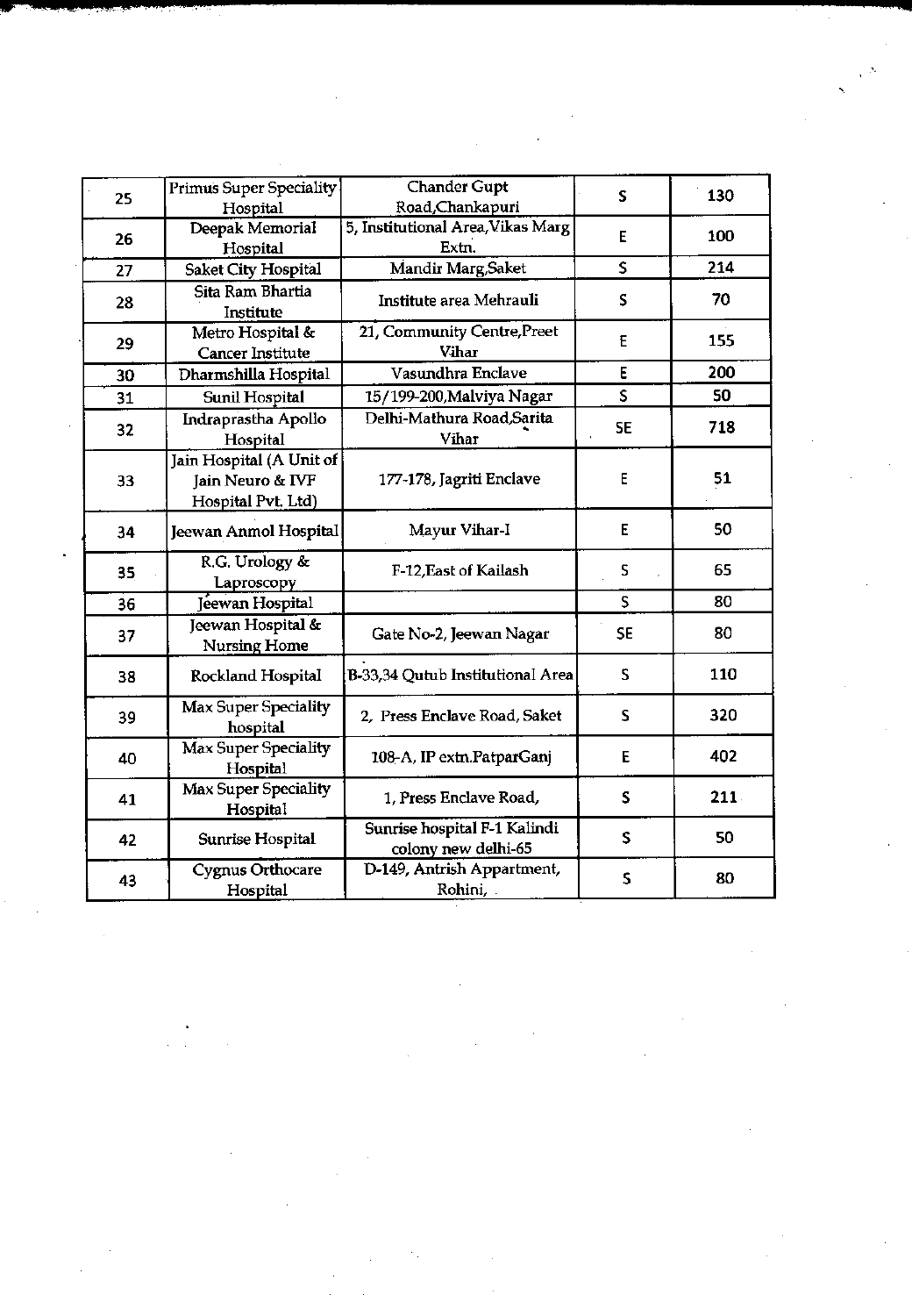| S. No          | <b>Name</b>                                                              | <b>Address</b>                                 | <b>District</b> | <b>Bed</b><br>strength |
|----------------|--------------------------------------------------------------------------|------------------------------------------------|-----------------|------------------------|
| 1              | Ashoka                                                                   | F-3/15, Krishan Nagar                          | E               | 100                    |
| 2              | National Heart Institute                                                 | 49, Community Centre, East of<br>Kailash       | S               | 104                    |
| 3              | <b>HAHC</b>                                                              | Zamia Hamdard, Hamdard<br>Nagar                | S               | 343                    |
| 4              | Fortis Escort Hospital                                                   | Okhla Road, Okhla                              | S               | 310                    |
| 5              | Shanti Mukand Hospital                                                   | 2, Institutional Area, Vikas Marg<br>Extn.     | E               | 180                    |
| 6              | Dr. Vidya Sagar<br>Kaushalya Devi<br>Memorial Health Centre<br>(VIMHANS) | Instt. Area, Nehru Nagar                       | S               | 80                     |
| $\overline{7}$ | Garg Hospital                                                            | 8, AGCR Enclave, Karkardooma                   | E               | 50                     |
| 8              | Indian Spinal Injuries<br>Centre                                         | Opp. Police Station, Sector-<br>C, Vasant Kunj | S               | 130                    |
| 9              | East Delhi Medical<br>Centre                                             | 1/550, G.T.Road, Mansarover<br>Park            | E               | 50                     |
| 10             | Panchsheel Hospital                                                      | C-3/64-A , Yamuna Vihar                        | <b>NE</b>       | 50                     |
| 11             | Sri Ram Singh Hospital &<br>Heart Institute                              | B-26-26-A, Swami Vivekanand<br>Marg            | E               | 100                    |
| 12             | Goyal Hospital &<br>Urology                                              | E-4/8, Lajpat Chowk, Krishna<br>Nagar          | E               | 50                     |
| 13             | Phoenix Hospital                                                         | E-60, Greater Kailash-I                        | <b>SE</b>       | 50                     |
| 14             | Malik Radix Health Care                                                  | C-2/8, Nirman Vihar                            | E               | 50                     |
| 15             | Khandelwal Hospital &<br>Urology                                         | B-16, East Krishna Nagar, Main<br>Road         | E               | 50                     |
| 16             | Metro Hospital & Heart<br>Inst.                                          | 14, Ring Road, Lajpat Nagar-IV                 | S               | 50                     |
| 17             | <b>Bansal Hospital</b>                                                   | A-1, New Friends Colony                        | S               | 50                     |
| 18             | Flt. Lt. Rajan Dhall<br>Charitable Trust                                 | Vasant Kunj                                    | <b>SE</b>       | 150                    |
| 19             | <b>Gupta Multispeciality</b><br>Hospital                                 | B-20, Vivek Vihar                              | E               | 50                     |
| 20             | Apex City Hospital                                                       | D-440, West Vinod Nagar                        | E               | 80                     |
| 21             | Jeewan Hospital &<br>Nursing Home                                        | 150 Jeewan Nagar                               | <b>SE</b>       | 116                    |
| 22             | Shri Mool Chand<br>Khairati Ram                                          | Ring Road, Lajpat Nagar                        | <b>SE</b>       | 372                    |
| 23             | Holy Family Hospital                                                     | Okhla Road                                     | <b>SE</b>       | 331                    |
| 24             | Batra Hospital                                                           | 1, M.B. Road, Tughlakabad Instt.<br>Area       | <b>SE</b>       | 495                    |
| 25             | <b>Primus Super Speciality</b><br>Hospital                               | Chander Gupt Road, Chankapuri                  | S               | 130                    |
| 26             | Deepak Memorial<br>Hospital                                              | 5, Institutional Area, Vikas Marg<br>Extn.     | E               | 100                    |
| 27             | Saket City Hospital                                                      | Mandir Marg, Saket                             | S               | 214                    |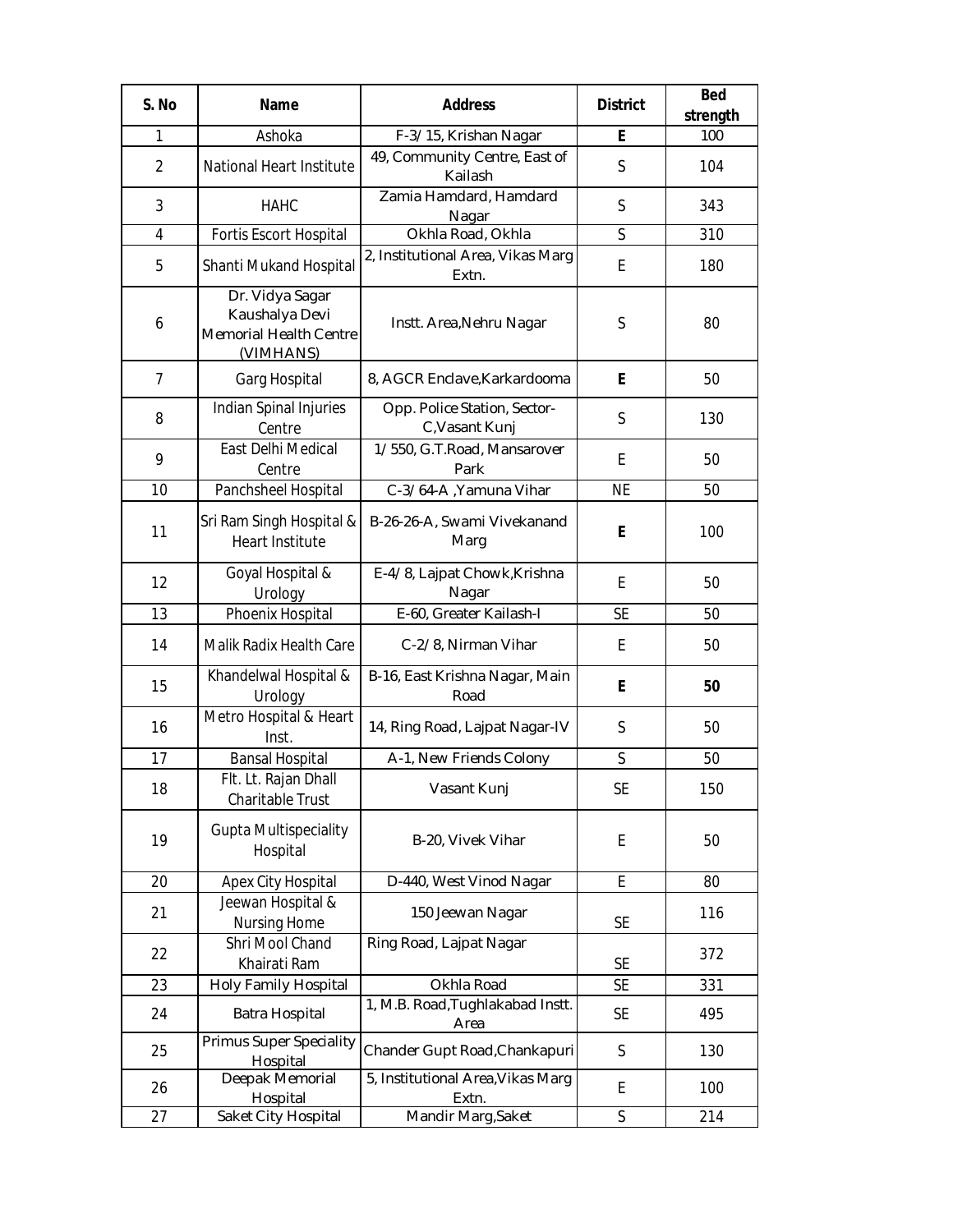| 28 | Sita Ram Bhartia<br>Institute                                      | Institute area Mehrauli                             | S                       | 70  |
|----|--------------------------------------------------------------------|-----------------------------------------------------|-------------------------|-----|
| 29 | Metro Hospital &<br>Cancer Institute                               | 21, Community Centre, Preet<br>Vihar                | E                       | 155 |
| 30 | Dharmshilla Hospital                                               | Vasundhra Enclave                                   | E                       | 200 |
| 31 | Sunil Hospital                                                     | 15/199-200, Malviya Nagar                           | $\overline{\mathsf{S}}$ | 50  |
| 32 | Indraprastha Apollo<br>Hospital                                    | Delhi-Mathura Road, Sarita<br>Vihar                 | <b>SE</b>               | 718 |
| 33 | Jain Hospital (A Unit of<br>Jain Neuro & IVF<br>Hospital Pvt. Ltd) | 177-178, Jagriti Enclave                            | E                       | 51  |
| 34 | Jeewan Anmol Hospital                                              | Mayur Vihar-I                                       | E                       | 50  |
| 35 | R.G. Urology &<br>Laproscopy                                       | F-12, East of Kailash                               | S                       | 65  |
| 36 | Jeewan Hospital                                                    |                                                     | $\mathsf S$             | 80  |
| 37 | Jeewan Hospital &<br><b>Nursing Home</b>                           | Gate No-2, Jeewan Nagar                             | <b>SE</b>               | 80  |
| 38 | Rockland Hospital                                                  | B-33,34 Qutub Institutional Area                    | S                       | 110 |
| 39 | Max Super Speciality<br>hospital                                   | 2, Press Enclave Road, Saket                        | S                       | 320 |
| 40 | Max Super Speciality<br>Hospital                                   | 108-A, IP extn.PatparGanj                           | E                       | 402 |
| 41 | Max Super Speciality<br>Hospital                                   | 1, Press Enclave Road,                              | S                       | 211 |
| 42 | Sunrise Hospital                                                   | Sunrise hospital F-1 Kalindi<br>colony new delhi-65 | S                       | 50  |
| 43 | Cygnus Orthocare<br>Hospital                                       | D-149, Antrish Appartment,<br>Rohini,               | S                       | 80  |
| 44 | <b>Action Cancer Hospital</b>                                      | R-2, FC-34, A-4, Paschim Vihar                      | W                       | 100 |
| 45 | <b>Bensups Hospital</b>                                            | Bensups Avenue, Sector-12,<br>Dwarka                | <b>SW</b>               | 138 |
| 46 | Bhagwati Hospital                                                  | C-5/OCF-6, Sec-13, Rohini                           | <b>NW</b>               | 100 |
| 47 | <b>Bhatia Global Hospital</b><br>& Indo Surgery Inst.              | 307-308, Ambica Vihar, Paschim<br>Vihar             | W                       | 51  |
| 48 | Braham Shakti Hospital<br>and Research Institute                   | U-1/76, Budh Vihar, Phase-I                         | <b>NW</b>               | 100 |
| 49 | City Hospital                                                      | B1/1, Pusa Road                                     | $\mathsf{C}$            | 120 |
| 50 | <b>Cosmos Superspeciality</b><br>Hospital                          | C-60 Anand Vihar Vikas Marg                         | EZ                      | 50  |
| 51 | Deepak Memorial<br>Hospital & Medical<br>Research Centre           | 5, Institutional Area, Vikas Marg<br>Extn.          | E                       | 100 |
| 52 | Delhi Heart & Lung<br>Institute                                    | 3 MM-II, Punchkuia Road                             | C                       | 101 |
| 53 | Dharmshila Cancer<br>Hospital & Research<br>Centre                 | Vasundhra Enclave                                   | E                       | 200 |
| 54 | Dr. Shroff's Charity Eye<br>Hospital                               | XI / 5027 Kedar Nath Road,<br>Darya Ganj            | C                       | 56  |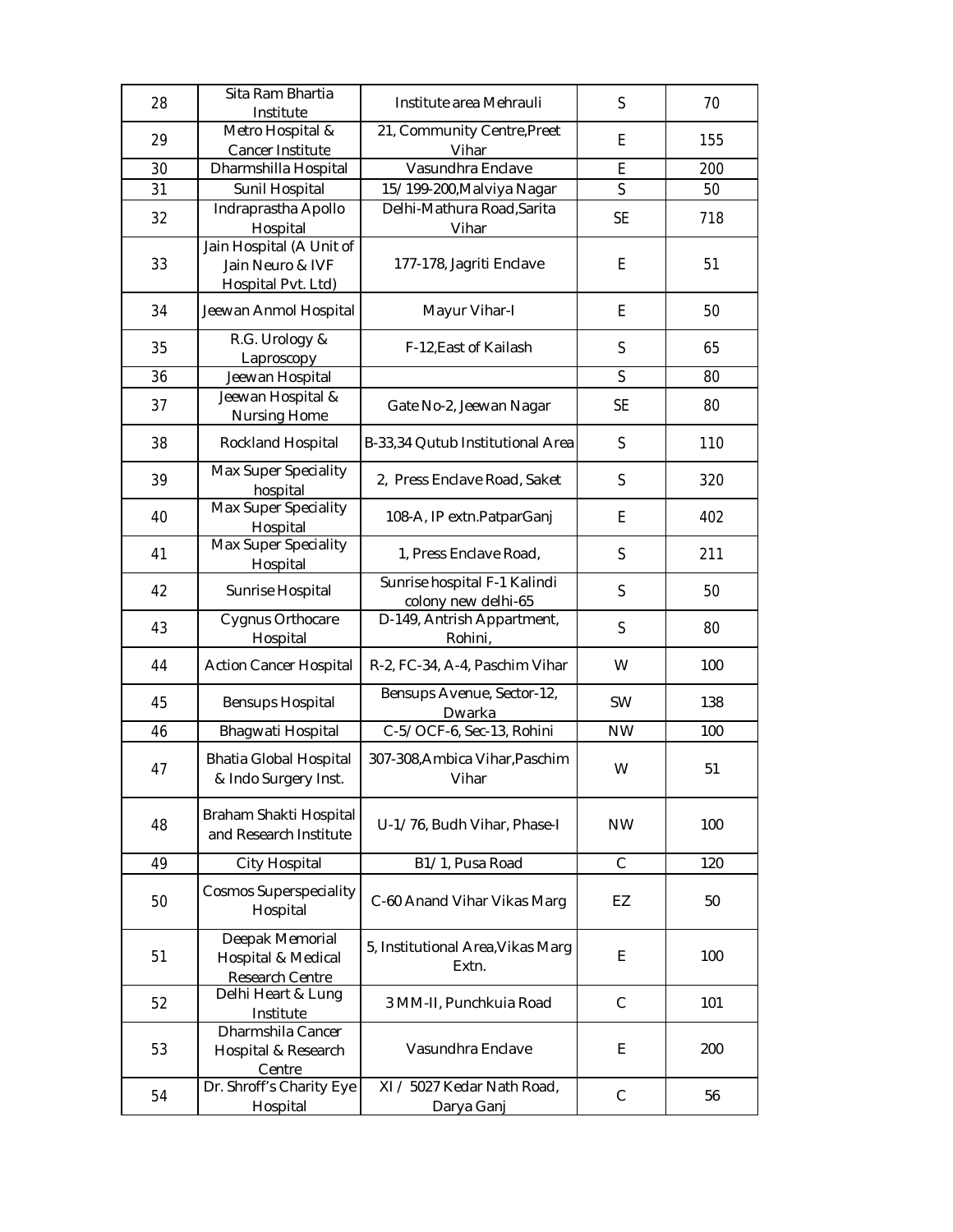| 55 | Dr. Vidya Sagar<br>Kaushalya Devi<br><b>Memorial Health Centre</b><br>(VIMHANS) | Instt. Area, Nehru Nagar                       | S            | 87  |
|----|---------------------------------------------------------------------------------|------------------------------------------------|--------------|-----|
| 56 | Dr.B.L.Kapur Memo.<br>Hospital                                                  | 5, Pusa Road                                   | $\mathsf{C}$ | 400 |
| 57 | Escorts Heart Institute &<br>Research Centre                                    | Okhla Road                                     | S            | 264 |
| 58 | Fortis Flt. Rajan Dhall<br>Hospital                                             | Vasant Kunj                                    | S            | 150 |
| 59 | <b>Fortis Hospital</b>                                                          | AA Block, Shalimar Bagh                        | <b>NW</b>    | 150 |
| 60 | Goyal Hospital &<br><b>Urology Centre</b>                                       | E-4/8, Lajpat Chowk, Krishna<br>Nagar          | E            | 50  |
| 61 | Saket City Hospital(GM<br>Modi Hospital)                                        | Mandir Marg, Saket                             | S            | 100 |
| 62 | <b>HAKIM ABDUL</b><br><b>HADEEM</b><br><b>CENTENARY</b><br><b>HOSPITAL</b>      | Zamia Hamdard, Hamdard<br>Nagar                | S            | 136 |
| 63 | Holy Family Hospital                                                            | Okhla Road                                     | S            | 298 |
| 64 | Indian Spinal Injuries<br>Centre                                                | Opp. Police Station, Sector-<br>C, Vasant Kunj | <b>SW</b>    | 130 |
| 65 | Indraprastha Apollo<br>Hospital                                                 | Delhi-Mathura Road, Sarita<br>Vihar            | S            | 591 |
| 66 | Ishan Hospital Pvt. Ltd.                                                        | Plot no.1, Pocket-8 B, Sector-19,<br>Rohini    | <b>NW</b>    | 51  |
| 67 | Jaipur Golden Hospital                                                          | 2, Institutional Area, Sector<br>2, Rohini     | <b>NW</b>    | 256 |
| 68 | Jeevan Anmol Hospital                                                           | Mayur Vihar-I                                  | E            | 55  |
| 69 | Jeevan Nursing Home                                                             | 2-B, Pusa Road                                 | $\mathsf{C}$ | 101 |
| 70 | Jeewan Hospital &<br>Nursing Home                                               | Gate No-2, Jeewan Nagar                        | S            | 50  |
| 71 | Jeewan Hospital and<br>Nursing Home                                             | 150 Jeewan Nagar                               | $\mathsf S$  | 116 |
| 72 | Jeewan Mala Hospital<br>(P) Ltd                                                 | 67/1, New Rohtak Road                          | C            | 101 |
| 73 | Jivodaya Hospital                                                               | Ashok Vihar                                    | <b>NW</b>    | 65  |
| 74 | Kalra Hospital (P) Ltd.                                                         | A-5&6, Kirti Nagar                             | W            | 120 |
| 75 | Kukreja Hospital &<br><b>Heart Centre</b>                                       | C-I, Vishal Enclave, Rajouri<br>Garden         | W            | 70  |
| 76 | Mai Kamli Wali<br>Charitable Hosp.                                              | Plot No. 12, J- Block, Community<br>Centre     | W            | 50  |
| 77 | Maharaja Aggarsain<br>Hospital                                                  | Road No. 35, Punjabi Bagh                      | W            | 410 |
| 78 | Mansaram Hospital Pvt.<br>Ltd.                                                  | B-5, Aman Puri, Main<br>Nanafgarh Road         | W            | 52  |
| 79 | Mata Chanan Devi<br>Hospital                                                    | C-1, Janakpuri                                 | W            | 207 |
| 80 | Mata Roop Rani Maggo<br>& Mahindru Hospital                                     | C-9, Om Vihar, Ph-I, Uttam<br>Nagar            | W            | 80  |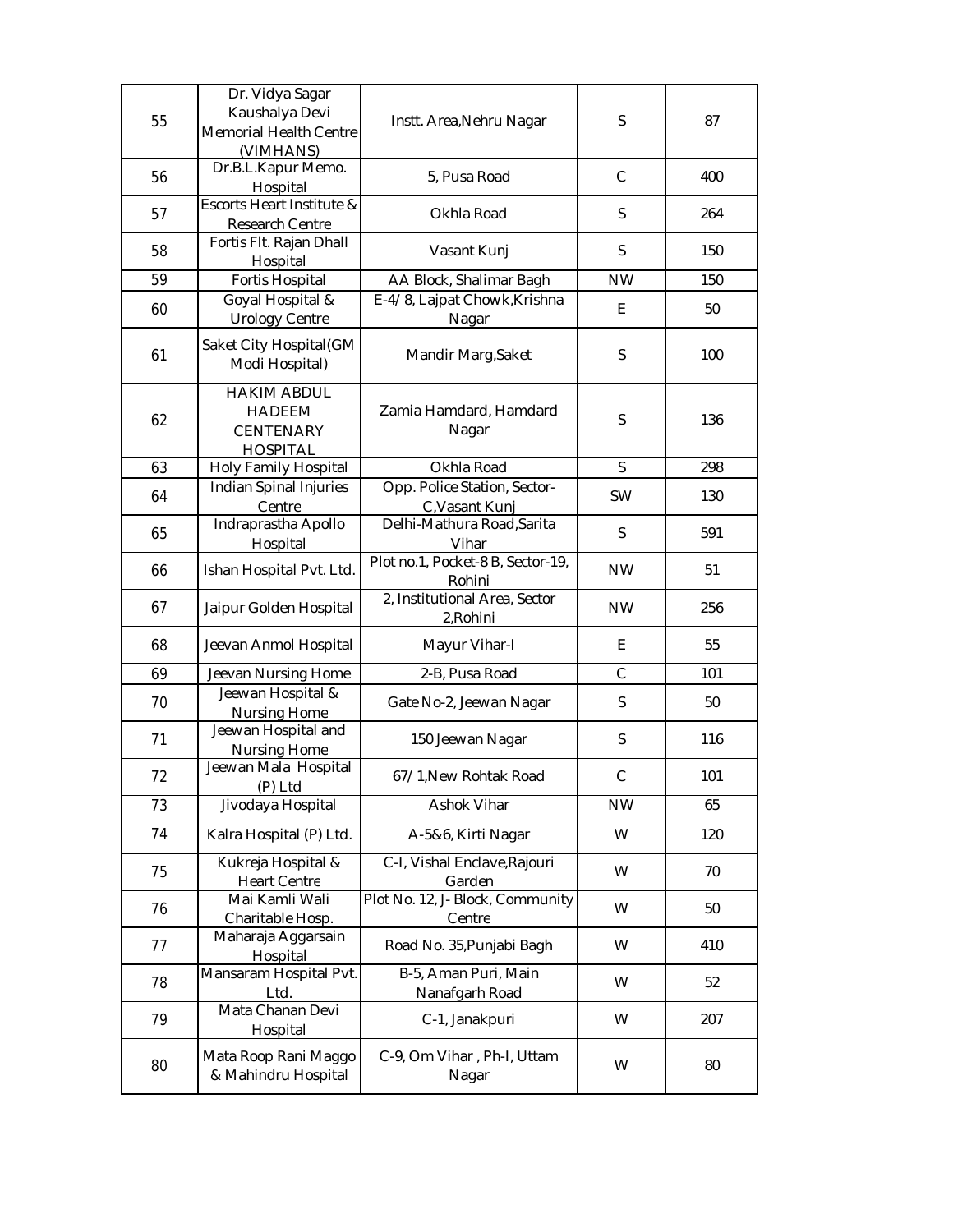| 81  | Max Balaji Hospital (A<br>unit of Balaji Medical<br>Diagnostic & Research<br>Centre)       | 108-A, IP extn.PatparGanj                                        | E            | 400 |
|-----|--------------------------------------------------------------------------------------------|------------------------------------------------------------------|--------------|-----|
| 82  | Max Devki Devi<br>Foundation                                                               | 2, Press Enclave Road, Saket                                     | S            | 300 |
| 83  | Max Hospital                                                                               | A-2,3&4, Netaji Subash Place,<br><b>Wazirpur District Centre</b> | <b>NW</b>    | 93  |
| 84  | Max Super Specialty<br>Hospital                                                            | 1, Press Enclave Road,                                           | S            | 185 |
| 85  | Max Superspecialty<br>Hospital                                                             | FC-50, Block -C & D, Shalimar<br>Bagh                            | <b>NW</b>    | 80  |
| 86  | Med. Research Centre &<br>Hosp. of Aishi Ram<br>Batra Charitable Trust(<br>Batra Hospital) | 1, M.B. Road, Tughlakabad Instt.<br>Area                         | S            | 450 |
| 87  | Metro Hospital &<br>Cancer Institute(A unit<br>of Anand Health Care<br>Ltd.                | 21, Community Centre, Preet<br>Vihar                             | E            | 52  |
| 88  | Mool Chand Khairati<br>Ram Hospital                                                        | Ring Road, Lajpat Nagar                                          | S            | 228 |
| 89  | National Heart Institute                                                                   | 49, Community Centre, East of<br>Kailash                         | S            | 104 |
| 90  | Navjeevan Hospital                                                                         | A-12, Pushpanjali Enclave,<br>Outer Ring Road, Pitampura         | <b>NW</b>    | 90  |
| 91  | Nazar Kanwar Surana<br>Hospital                                                            | 219, 220, Gulabi Bagh                                            | N            | 102 |
| 92  | Orchid Hospital                                                                            | C-3/91-92, Janak Puri                                            | W            | 50  |
| 93  | Orthonova Hospital                                                                         | C-5/29, Safdarjung Dev. Area                                     | S            | 60  |
| 94  | Park Hospital                                                                              | 12 & 13, Chowkhandi, Near<br>Keshopur Depott                     | W            | 170 |
| 95  | Primus Superspecialty<br>Hospital                                                          | Chander Gupt Road, Chankapuri                                    | S            | 100 |
| 96  | Pushpawati Singhania<br>Research Institute for<br>Liver Renal Digestive<br>Services        | Sheikh Sarai, Phase -II, Saket                                   | S            | 75  |
| 97  | R B Seth Jessa Ram<br>Hospital                                                             | WEA Karol Bagh                                                   | $\mathsf{C}$ | 79  |
| 98  | R.L.K.C. Hospital, A<br>unit of Dr. R.I.Khera Ch.<br>Trust                                 | Pandav Nagar                                                     | W            | 58  |
| 99  | Rajiv Gandhi Cancer<br>Institute & Research<br>Centre                                      | D-18, Sector V, Rohini                                           | <b>NW</b>    | 241 |
| 100 | Red Cross Hospital<br>Society Mat. Welfare &<br>Child Care Hospital                        | New Seema Puri                                                   | <b>NE</b>    | 57  |
| 101 | Rescue Hospital India<br>Pvt. Ltd.                                                         | S-5, Matiala Road, Vishwas Park                                  | W            | 50  |
| 102 | Rockland Hospital                                                                          | B-33,34 Qutub Institutional Area                                 | S            | 110 |